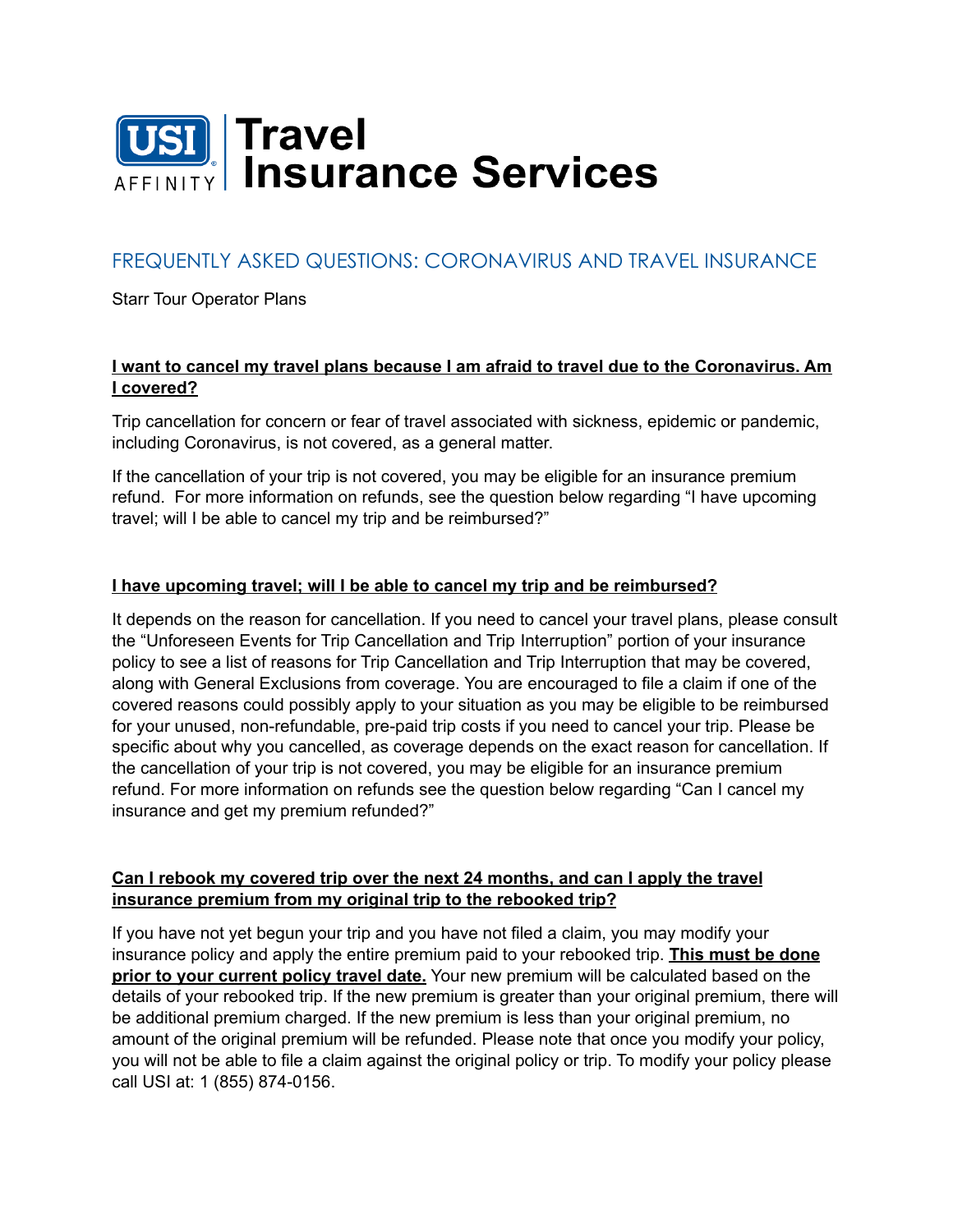#### **Can I cancel my insurance and get my premium refunded?**

You may be eligible for a **full refund** if your request for your refund is within your state's Free Look Period, and you have not started your trip or filed a claim.

*Outside of the Free Look period: If the tour operator or travel supplier cancels the entire trip* for all travelers, and no claim has been filed or will be filed, and the insured has elected not to *change their policy trip dates, then the policy may be canceled with a pro-rated refund of premium.*

#### **Policies for trips cancelled by the insured are NOT eligible for refunds, except if within the free look period**

To request a pro-rated refund of your travel insurance premium, you must submit:

- A letter from the tour operator stating that **they** canceled the trip and gave you a full refund of your trip cost. The letter must be addressed to the insured traveler.
- An invoice showing your trip refund.
- A statement in writing--email or letter--to USI Travel Insurance Services (contact info below) stating that you have not and will not make a claim on the current plan. This statement can be in the body of the email to USI Travel Insurance Services with your tour operator letter and refund invoice.

We will then start the process for the plan cost to be refunded at the pro-rated amount. (Note: USI Travel Insurance Services is not involved in any trip refunds for cancelled trips; that is handled by the tour operator.)

Refund requests should be sent to: Email: [customer.care@usi.com](mailto:customer.care@usi.com) Mail: USI Travel Insurance Services One International Plaza, Suite 400 Philadelphia, PA 19113.

#### **What if the tour operator cancels my trip and changes my dates?**

- a. You would need to submit a letter from Tour Operator stating they cancelled the trip and changed your travel dates.
- b. Prior to your current scheduled departure date, you must submit the new invoice with new dates to have your plan changed.

If your trip was cancelled, and you were issued a voucher for a future trip instead of a refund, you must transfer your travel insurance dates to your new trip dates. You can do so by calling Travel [Insurance](https://www.travelinsure.com/contact-us/) Services customer service. If you don't yet know your new trip dates, select some placeholder dates in the future and transfer your plan to these dates, then when you confirm your new trip dates, transfer your plan to these new dates. Keep in mind that you must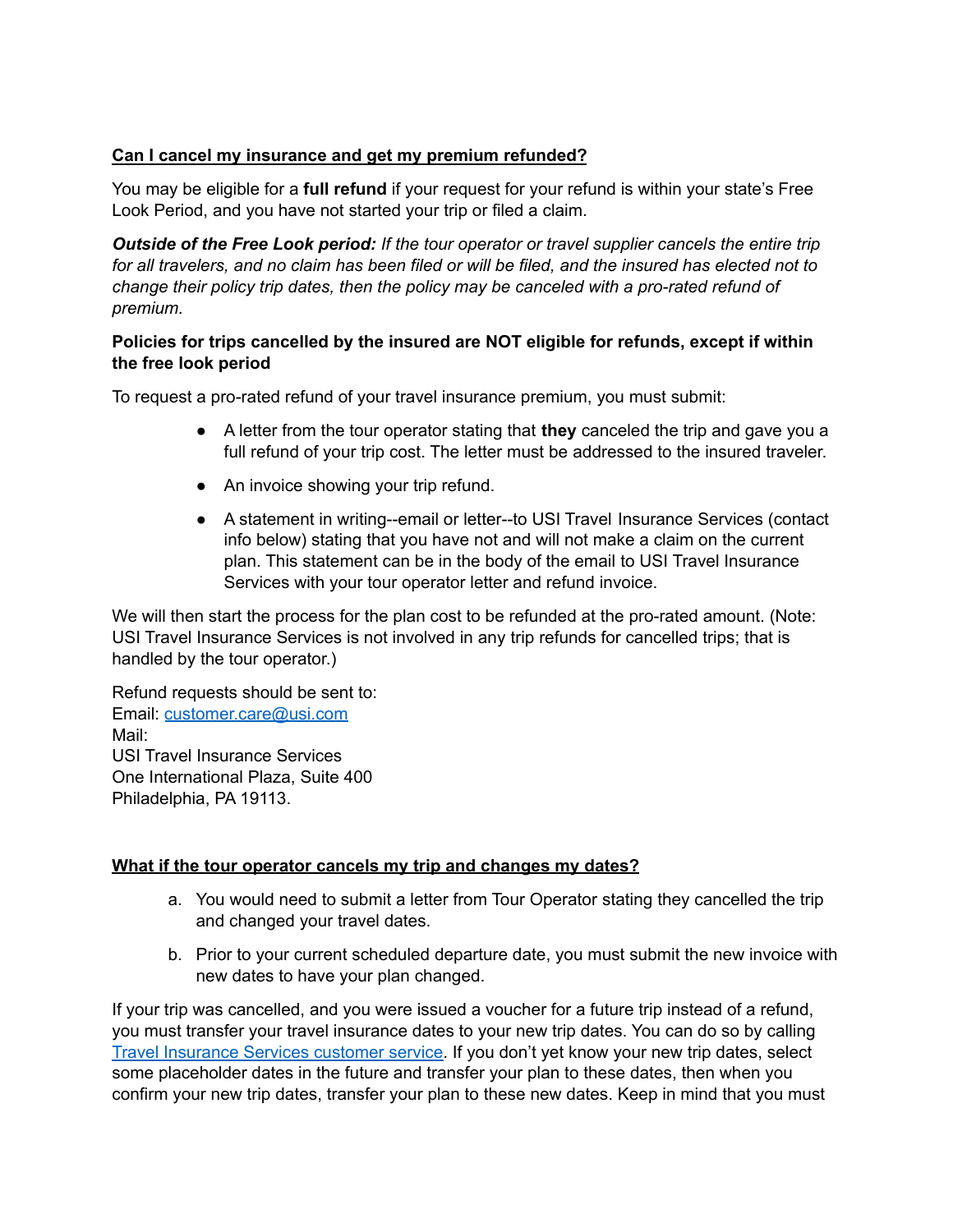transfer your trip dates BEFORE your originally scheduled trip departure date, and trip dates can only be changed if you have not filed any claim.

#### *Note – per carrier guidelines, your new trip dates can be for travel up to two years from original departure date. You must select your new trip dates by 11/30/2020 (placeholder dates may be selected if new trip dates are not yet known).*

If you were offered a voucher for a future trip but decide to forego this option and not take your trip, your travel insurance plan will not cover a trip cancellation claim in this scenario, and we are unable to offer a refund of premium since you weren't given a full trip refund by your travel supplier. (However, if you purchased Cancel For Any Reason coverage, you may file a claim under that provision.) Our industry is highly regulated, and we must comply accordingly. Thank you for your understanding.

### **What if the airline cancels my flight due to the Coronavirus?**

If the flight to or from your destination is cancelled due to Coronavirus, there is no coverage under the insurance policy for the canceled flight itself. However, we suggest you contact the airline to seek a refund for your flight. Should you have other unused, non- refundable, pre-paid trip costs, consult the "Unforeseen Events for Trip Cancellation and Trip Interruption" portion of your insurance policy. You are encouraged to file a claim if one of the covered reasons could possibly apply to your situation. Even though the cancellation of your flight is not covered, you may be eligible for an insurance premium refund. For more information on refunds see the question above regarding "Can I cancel my insurance and get my premium refunded?"

### **The U.S. State Department has advised against traveling on cruise ships due to the Coronavirus. Am I covered if I cancel my cruise due to the U.S. State Department warning?**

If you purchased a "standard" travel insurance policy, your cancellation would not be covered. We suggest you contact the cruise line to seek a refund. Should you have other unused, non-refundable, pre-paid trip costs, consult the "Unforeseen Events for Trip Cancellation and Trip Interruption" covered reasons portion of your insurance policy. You are encouraged to file a claim if one of the covered reasons could possibly apply to your situation. You may also be eligible for an insurance premium refund. For more information on refunds see the question above regarding "Can I cancel my insurance and get my premium refunded?" If you purchased Cancel for any Reason coverage, see below.

### **Am I covered if I have Cancel for Any Reason (CFAR) coverage?**

If you purchased Cancel for Any Reason (CFAR) coverage, you may be covered for a percentage of the loss, depending on the level of CFAR coverage purchased, and provided the trip is cancelled no less than 2 days prior to the scheduled departure date as well as the other CFAR requirements are met as listed in your policy. Refer to your insurance policy (or Description of Coverage) for details.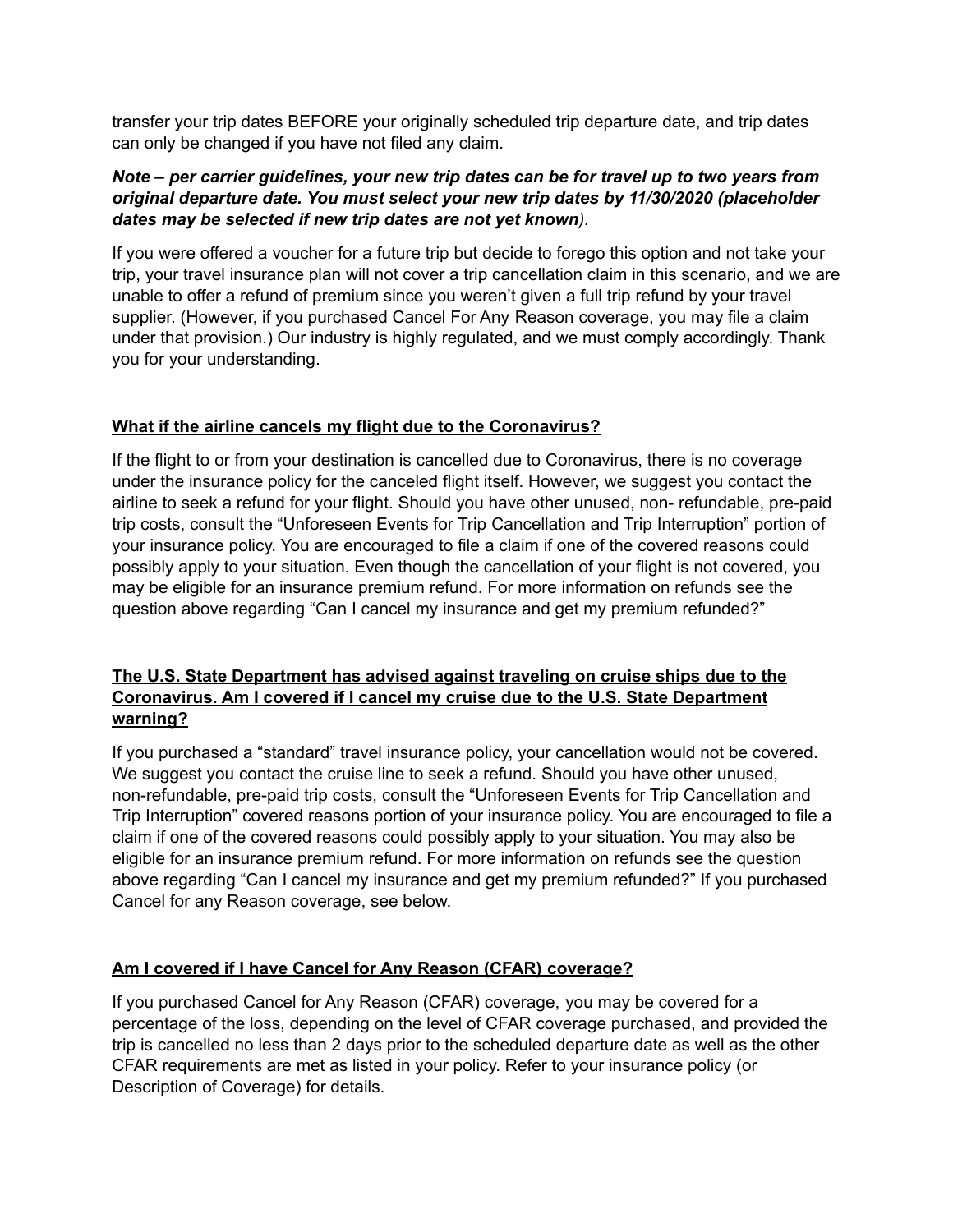### **Can I purchase a policy with CFAR coverage?**

CFAR coverage is only available at the time a plan is purchased and, unless otherwise noted on your policy, must be within 14 days of your initial trip deposit. As a result, if you have an existing insurance policy, you are not eligible to add on CFAR coverage.

### **Am I covered if I contract Coronavirus?**

If you contract Coronavirus prior to your departure, you may be covered under Trip Cancellation if there is a confirmed diagnosis, including proof of illness from your doctor that states you are medically unable to travel at the time of departure. If you become ill with Coronavirus while on a covered trip, you may be covered for Emergency Accident and Emergency Sickness Medical Expense and Trip Interruption if there is a confirmed

diagnosis, including proof of illness from a doctor. These coverages are subject to the terms and conditions of your insurance policy.

### **Can I still buy travel insurance given the recent outbreak of the coronavirus?**

Yes, you may still buy a travel protection plan. Keep in mind, however, that the plan will not cover you if you cancel/interrupt/delay the trip solely due to fear of coronavirus. It may cover you for all other reasons you would cancel, interrupt, or delay a trip, such as death in the family, health or accident that does not allow you to travel.

### **Is there any way I can get coverage in case I want to cancel considering the evolving coronavirus outbreak?**

Yes, our recommended approach is to purchase the optional Cancel For Any Reason (CFAR) upgrade on your plan. If you purchase this upgrade, you can cancel your trip for literally any reason (including fear of the virus or general uncertainty). See the questions below to understand how CFAR works.

#### **What is the process to get Cancel For Any Reason on my plan?**

- a. You must purchase the policy within 14 days of the date your initial trip payment/deposit is received.
- b. You must insure 100% of your non-refundable trip costs. You also must insure within 14 days of payment/deposit the cost of any subsequent travel arrangements so that you have paid the full cost for all non-refundable trip costs prior to canceling your trip.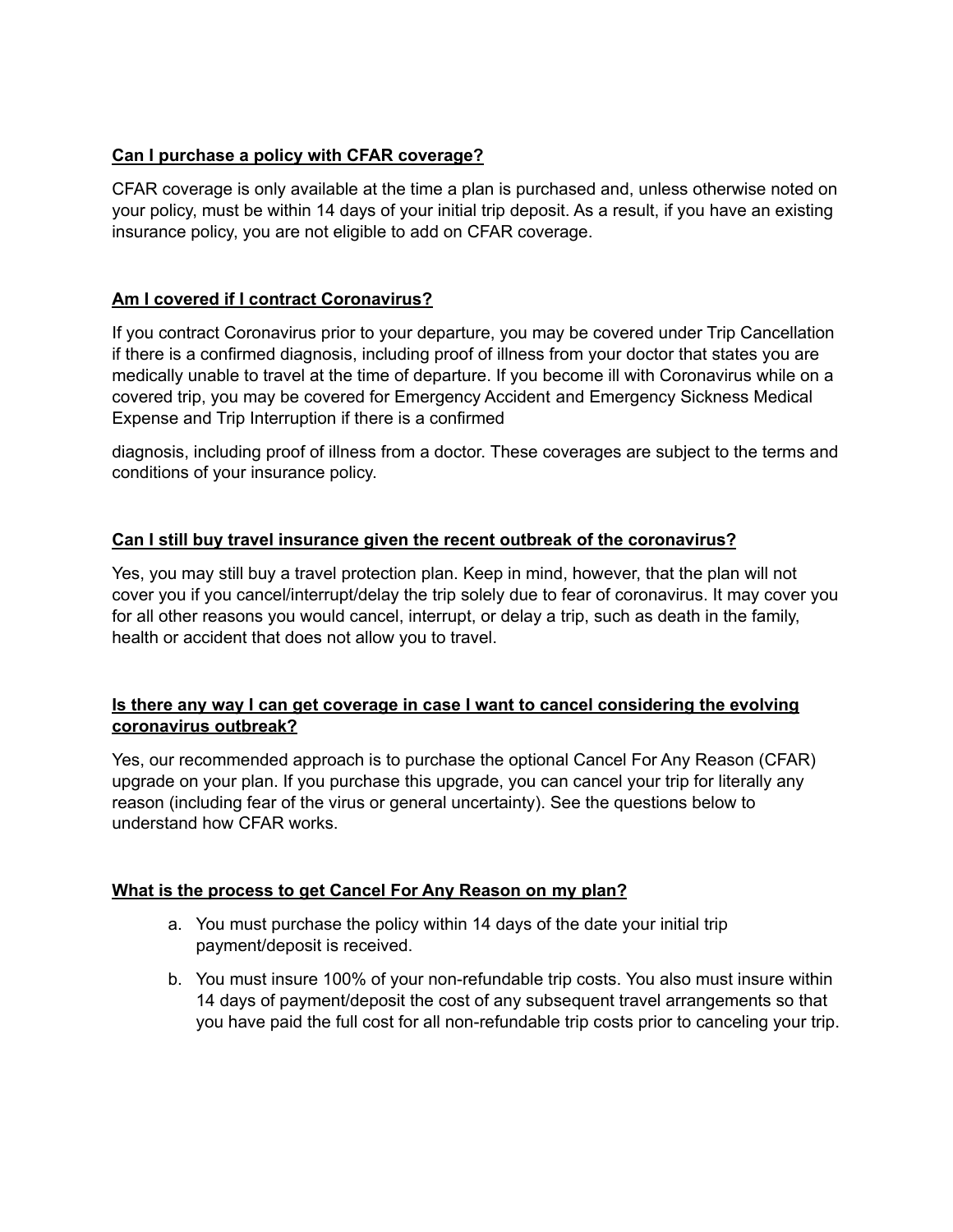#### **My trip got postponed and I will be traveling on later trip dates. Can I upgrade my coverage now to include Cancel For Any Reason when transferring trip dates?**

No, CFAR can only be added at the initial plan purchase and must be done within the time-sensitive period (within 14 days of initial trip deposit – review your plan document for specifics).

### **What is the cancellation process for Cancel For Any Reason?**

- a. You must cancel the trip 48 hours or more prior to your scheduled departure date.
- b. You will only receive 75% of what is not refunded to you by the tour operator at time of cancellation.

#### **What if the destination to which I am traveling will place me in quarantine when I arrive there? Can I cancel or interrupt my trip to avoid this?**

There is no Trip Cancellation coverage as you have not already been quarantined. There is no Trip Interruption coverage as the trip has not started.

### **I have been quarantined during my trip. How long can coverage under my Plan be extended?**

Our policies have a 7-day extension.

#### **What is considered a covered quarantine?**

In order for a quarantine to qualify as such under plans containing travel insurance underwritten by the company, some authority must order the quarantine, and *the order to be confined must apply twenty-four hours per day, seven days a week throughout the duration of the order*. We may accept quarantines ordered by a government or ordered by a legally qualified physician. Others ordering a quarantine would have to be considered on a case by case basis. A "self-quarantine" would not be covered.

Please note that advice from Dr. Anthony Fauci, or from any other medical doctor in the media, advising people to quarantine **is not** considered to be a physician-ordered quarantine within the meaning of our plans. Rather, a physician must specifically order the insured to be quarantined (and the order must apply twenty-four hours per day, seven days a week).

#### **Are "Shelter in Place" orders or "Stay at Home" orders considered to be a quarantine?**

No. We do not consider this quarantine as the person is not physically confined from all outside activities.